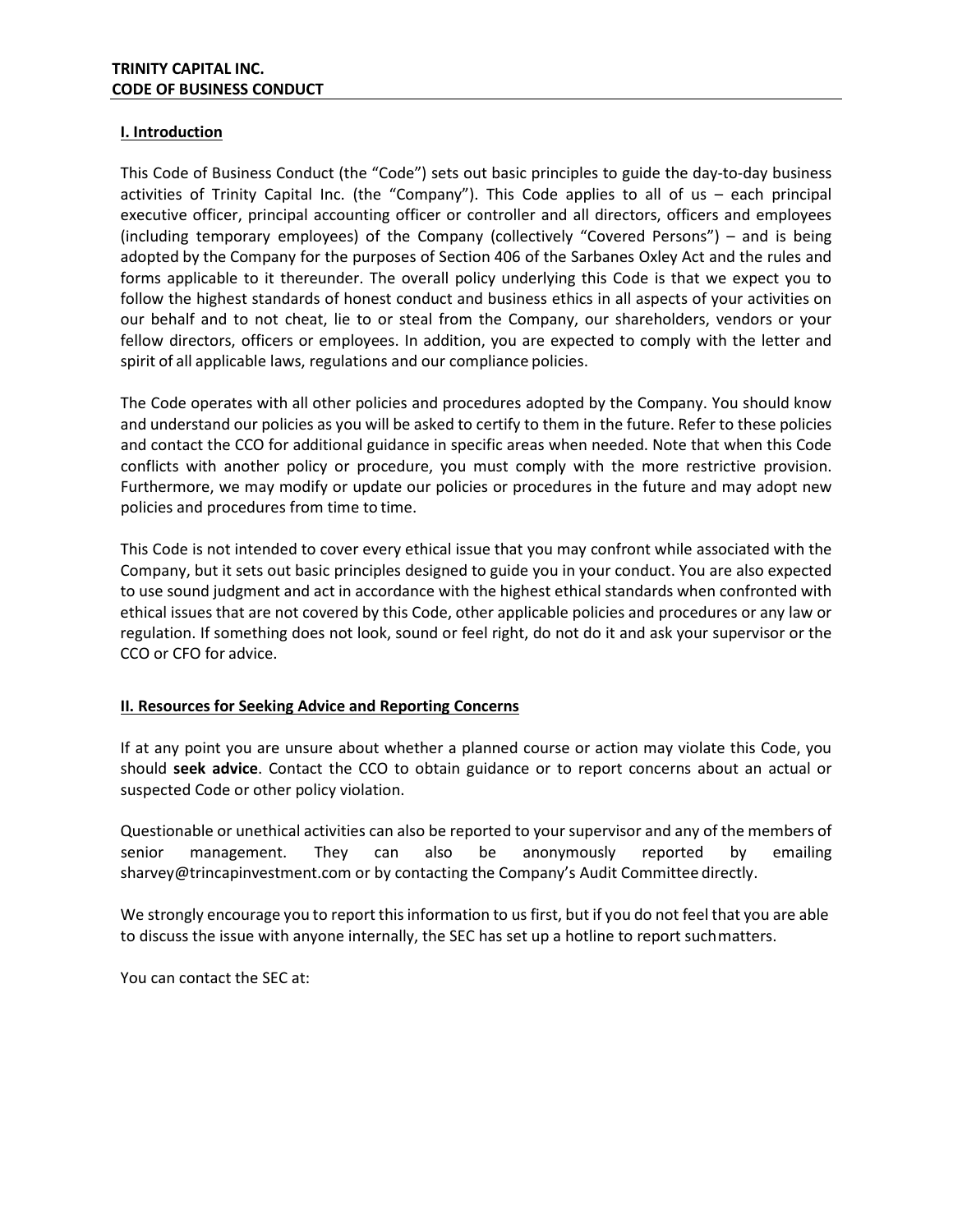SEC Office of the Whistleblower, 100 F Street NE, Mail Stop 5971, Washington, DC 20549

using a form TCR (which is obtainable from the SEC website at [http://www.sec.gov/about/offices/owb/owb-tips.shtml\)](http://www.sec.gov/about/offices/owb/owb-tips.shtml) or by using the SEC's Online Tip, Complaint on Referral Portal (accessible from the SEC website at [http://www.sec.gov/about/offices/owb/owb](http://www.sec.gov/about/offices/owb/owb-tips.shtml)[tips.shtml\)](http://www.sec.gov/about/offices/owb/owb-tips.shtml) or by fax at (001) 703 813 9322.

Refer to Complaint Procedures for Accounting and Auditing Matters for further discussion**.**

#### **III. Non-Retaliation Policy**

No Covered Persons of the Company may retaliate in any fashion against you if you report a suspected or actual violation of this Code in good faith. Making a report in "good faith" generally means that you have a reasonable and genuine belief that the information you are providing relates to a possible violation of law or this Code, regardless of whether the report turns out to be founded.

In addition, you have certain rights in connection with reporting legal, compliance, ethical or issues to regulatory, administrative or other government or self-regulatory bodies. Nothing in this Code is intended to limit those rights or any protections that may be applicable in connection with reporting potential violations.

# **IV. Compliance with and Violations of the Code**

You are required to ensure that you do not violate this Code. You are expected to use good judgement **in recognizing situations where a violation of this Code may occur and to ensure that no violations occur.** In situations where it is unclear whether this Code applies, you should consult with your supervisor or the CCO before taking any actions.

The Company may take disciplinary actions against you if you violate this Code, up to and including suspension or dismissal, at the discretion of Company's Board of Directors. Furthermore, if a violation of this Code also constitutes a violation of law and regulations, you may be subject to legal action or penalties.

In addition to ensuring you do not violate this Code, you are encouraged to report known or other suspected violations of this Code by others to your supervisor or the CCO.

# **V. Summary of the Code of Business Conduct**

The principles covered in this Code are summarized here. Where applicable, additional information can be found in the corresponding policy included in the Company's Compliance Manual.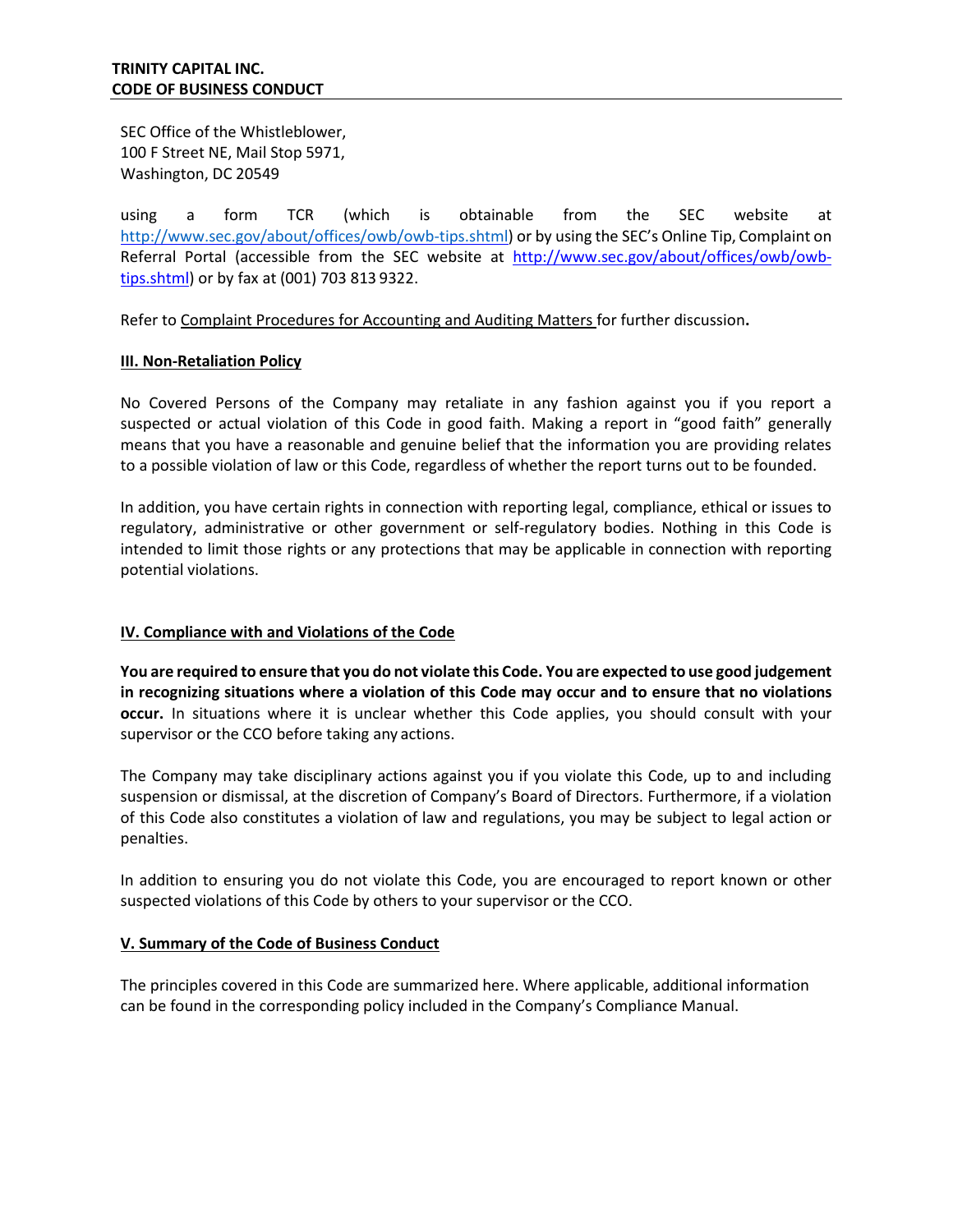### • *Compliance with Laws andRegulations*

The Company issubject to many laws and regulations. Being aware of and complying with both the letter and spirit of all applicable laws and regulations is critical to our ability to accomplish our objectives.

In everything that you do on behalf of the Company, you must use care not to violate any law or regulation and where it is not permissible for you to take certain actions, you may not ask someone to act on your behalf. You are responsible to know, understand and follow the laws and regulations that apply to your responsibilities on behalf of theCompany.

**While you are not expected to be an expert on all applicable laws and regulations, you are expected to know the laws and regulations well enough to recognize when an issue arises and to seek the advice of the CCO when appropriate.**

• *Conflicts of Interest*

A conflict of interest may occur when your personal interests interfere in any way, or even appear to interfere, with the interests of the Company or our shareholders. Similarly, a conflict of interest may also occur when your personal interests interfere with your ability to objectively and effectively perform your job. **The overarching principle is that you must avoid any conflict, or appearance of a conflict, between your personal interests and ourinterests.**

Examples of conflicts of interest may include:

- (1) improperly causing the Company to take action, or fail to take action, for your personal benefit rather than for the benefit of the Company or itsshareholders;
- (2) improperly using your position with the Company, or information that belongs to the Company or our shareholders, including, but not limited, to knowledge about pending or currently considered investment transactions for the Company, for personalgain;
- (3) using or communicating confidential information obtained in the course of your work for your or another's personal benefit; or
- (4) recommending, implementing or causing the Company to consider any investment transactions with an entity in which you, directly or through family members, have any interest absent full disclosure.

Identifying a conflict of interest is not always clear cut. If you are ever in doubt, seek advice from the CEO and/or the CCO. Wherever possible, you should try to avoid situations in which a conflict of interest exists or appears to exist. Where a conflict of interest cannot be avoided, you must disclose the situation to the CCO.

• *Corporate Opportunities*

You may not use the Company's property, information or position for your personal gain or the gain of a family member and you may not compete or prepare to compete with the Company. **When you become aware of a financial opportunity as a result of your relationship with the Company, your position at the Company or through your use of the Company's property regardless of the source, that opportunity belongs, in the first place, to the Company**.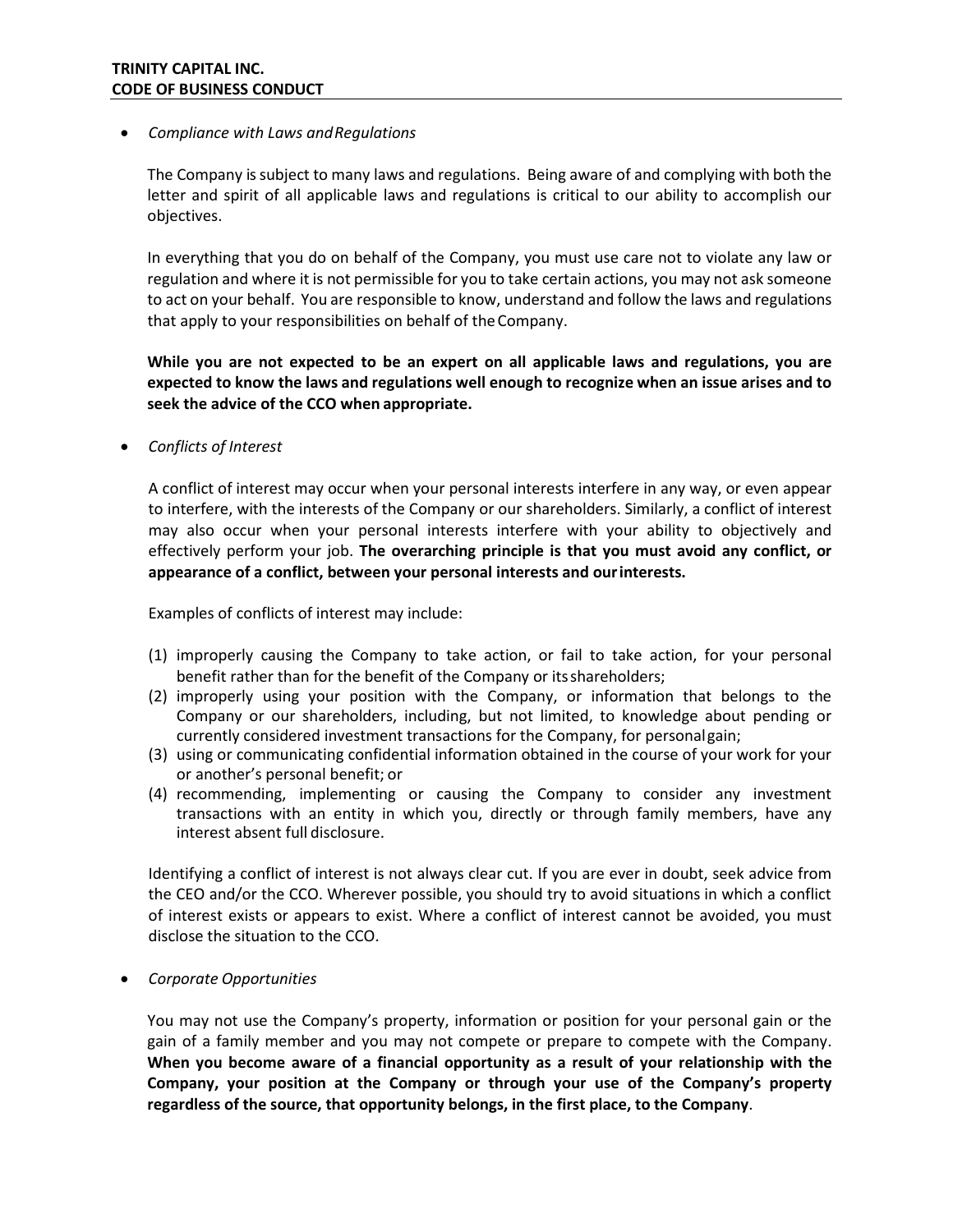# • *Fair Dealing*

You must endeavor to deal fairly with our shareholders, suppliers and business partners, or any portfolio companies or any other companies or individuals with whom we do business or come into contact, including fellow employees and our competitors. You must not take unfair advantage of these or other parties by means of manipulation; concealment; abuse of privileged information; misrepresentation of material facts; or any other unfair-dealingpractice.

# • *Confidential Information*

Confidential information includes all non-public information that might be harmful to, or useful to the competitors of, the Company, our lenders, our shareholders or our other business partners (among others).

As an individual associated with the Company, you may have access to confidential information. You are expected to use such information properly and not in any way adverse to the Company's or our shareholders' interests and to protect all confidential information, regardless of its form or format, from the time of creation or receipt until its authorized disposal. In addition, you are responsible for understanding and complying with all policies protecting the privacy, confidentiality and security of this information. This obligation continues even after your association with the Company ends, until the information becomes publiclyavailable.

In addition, until disclosed in a public report to shareholders or to the SEC in the normal course, you must keep confidential all information concerning the securities being considered for purchase or sale by the Company.

• *Public Disclosure*

It is our policy that all information in our public communications – including SEC filings – be full, fair, accurate, timely and understandable.

All individuals who are involved in our disclosure process must act in a manner consistent with this policy. In particular, they are required to maintained familiarity with the relevant disclosure requirements and are prohibited from knowingly misrepresenting, omitting, or causing others to misrepresent or omit, material facts about the Company to others, whether within or outside the Company, and including our Independent Auditors.

# • *Equal Opportunity and Harassment*

We are committed to providing equal opportunity in all of our employment practices, including selection, hiring, promotion, transfer, and compensation of all qualified applicants and employees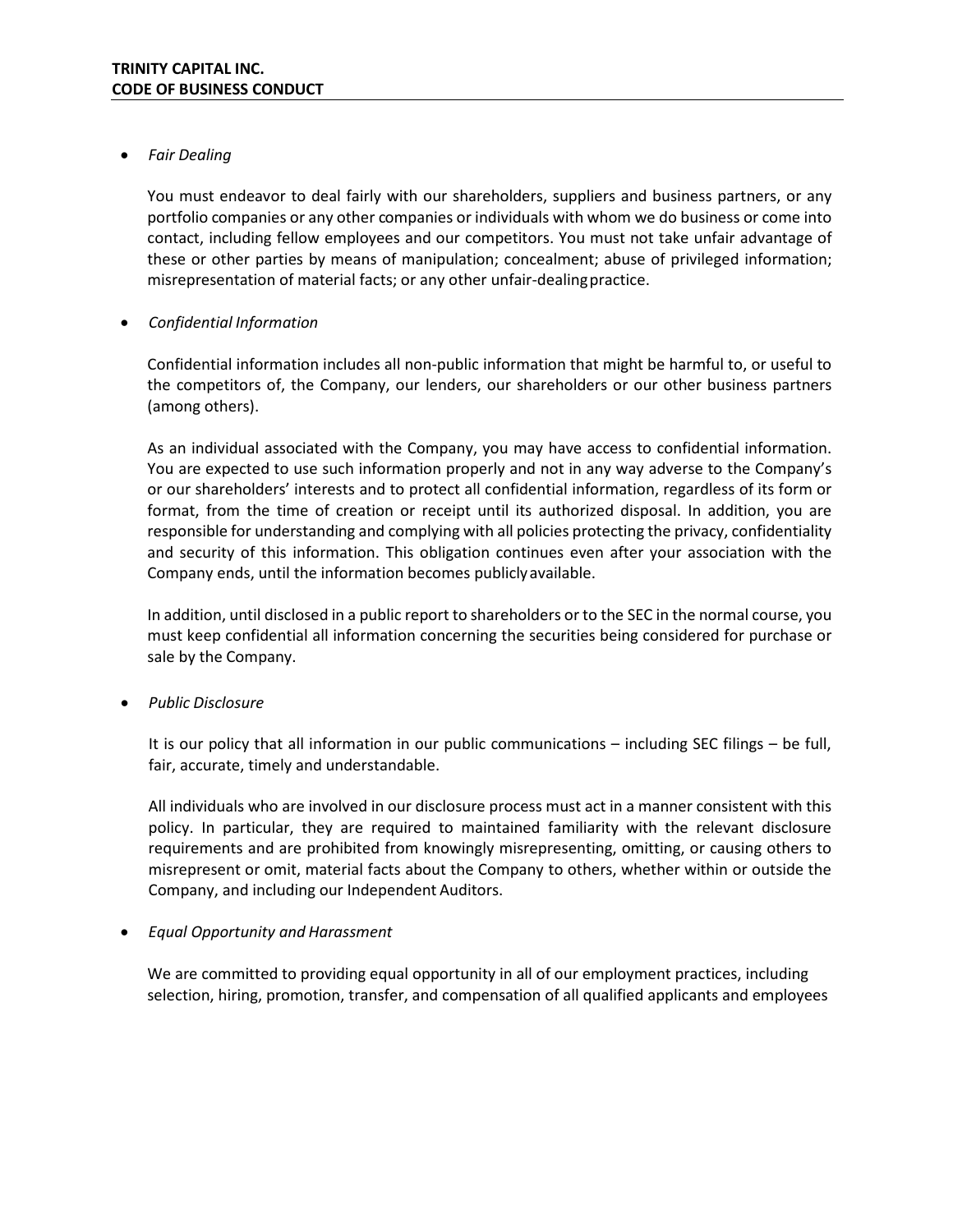without regard to race, color, sex or gender, sexual orientation, religion, age, national origin, handicap, disability, citizenship status, or any other status protected by law. With this in mind, there are certain behaviors that will not be tolerated. These include harassment, violence, intimidation, and discrimination of any kind involving race, color, sex or gender, sexual orientation, religion, age, national origin, handicap, disability, citizenship status, marital status, or any other status protected by law.

• *Protection and Proper Use of Company Assets*

Our assets are to be used only for legitimate business purposes. Theft, carelessness and waste have a direct impact on our profitability. You should protect our assets and ensure that they are used efficiently.

Incidental personal use of telephones, fax machines, copy machines, personal computers and similar equipment is generally allowed if there is no significant added cost to us, it does not interfere with your work duties, and is not related to an illegal activity or to any outside business.

• *Political Contributions*

**You may not make a political contribution or other payments to government officials or other parties, on your own behalf or on behalf of the Company, in order for the Company to be rewarded with, or afforded the opportunity to compete for, investment advisory contracts to manage the assets of any potential investor, including public pension plans or other governmental accounts.**

In addition, no funds of the Company may be given directly to political candidates.

• *Gifts and Entertainment*

The purpose of gifts and entertainment in a business setting is generally to create good will and sound working relationships, not to gain an unfair advantage with shareholders, vendors and other third parties. **You may not, directly or indirectly, offer, give, solicit or accept any gifts or business entertainment (collectively "Benefits") in the context of your employment or association with the Company if these Benefits are:**

- **(1) likely to conflict or appear to conflict in any material way with any duty that the Company owe to our shareholders or any duty that the recipient owes to its clients;or**
- **(2) intended to cause or improperly influence an individual, company or government official to act in a way that gives the Company an advantage in seeking business or otherwise.**
- *Anti-Bribery and Corruption*

The U.S. and other jurisdictions have strict laws prohibiting corruption and bribery, and in particular bribery of government officials. Government officials include any employee of a government, government agency or government-controlled enterprise. **The Company prohibits all types of**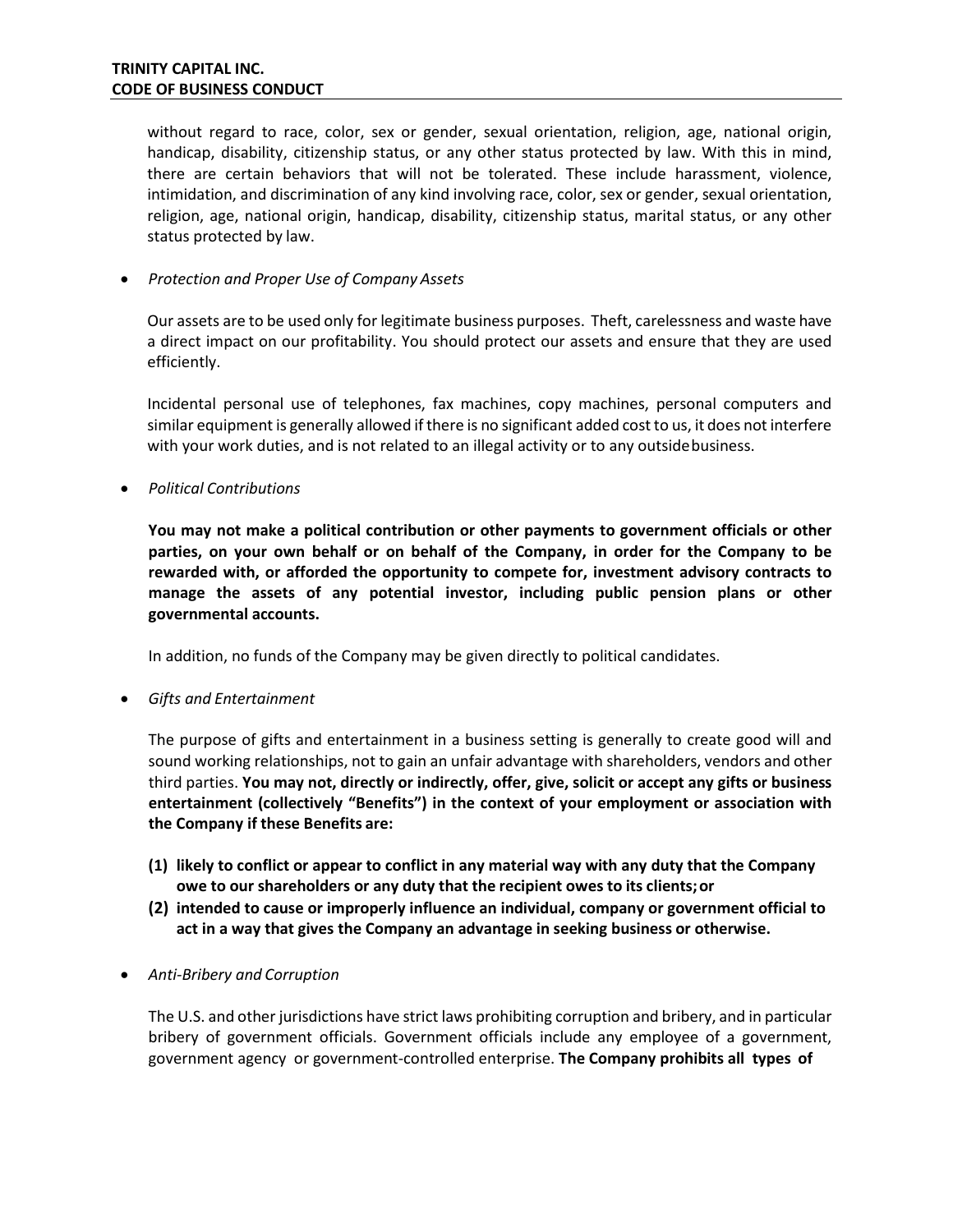**bribes, including giving or receiving bribes directly or indirectly to anyone, not just government officials.** A bribe can include anything of value, such as cash payments, charitable donations, loans, travel expenses, lavish gifts, excessive entertainment or job placements, given to either the individual or his or her immediate family, with the intent to improperly influence a business decision. If you were to violate these laws, the penalties could be severe for the Company and you individually.

• *Charitable Donations*

Donations on behalf of the Company by Covered Persons to charities with the intention of influencing such charities to become Company shareholders are not permitted. You should notify the CCO if you believe there may be an actual or apparent conflict of interest in connection with any charitable contribution made by the Company, or if you believe the contribution could give an appearance ofimpropriety.

• *Insider Trading Policy*

**You may never (either for your personal gain or on behalf of the Company or our shareholders) trade, encourage others to trade or recommend securities while in possession of "material nonpublic information"** which may come to your possession either in the course of performing your duties for the Company or through personal contacts.

• *Employee Personal Trading/Personal AccountDealing*

As discussed in more detail in the Code of Ethics - Personal Account Dealing Policy, you are subject to initial, quarterly and annual reporting requirementsregarding your personal account trading and are generally prohibited from engaging in certain personal securities trading without prior consent from the CCO.

• *Outside Activities*

**You are expected to avoid participation in any outside affiliation that may interfere or appear to interfere with the interest of the Company.**

#### **VI. Waivers and Exemptions**

From time to time, the Company may waive certain provisions of this Code. Any Covered Person who believes that a waiver may be called for should discuss the matter with the CCO or the Chairman of the Board of Directors, or if the Chairman of the Board of Directorsis unavailable, the Chairman of the Audit Committee. While the CCO may grant waivers of any substantive restrictions in appropriate circumstances, amendments to and waivers of this Code will be publicly disclosed as required by applicable law and regulations. In particular, waivers for executive officers or directors may be made